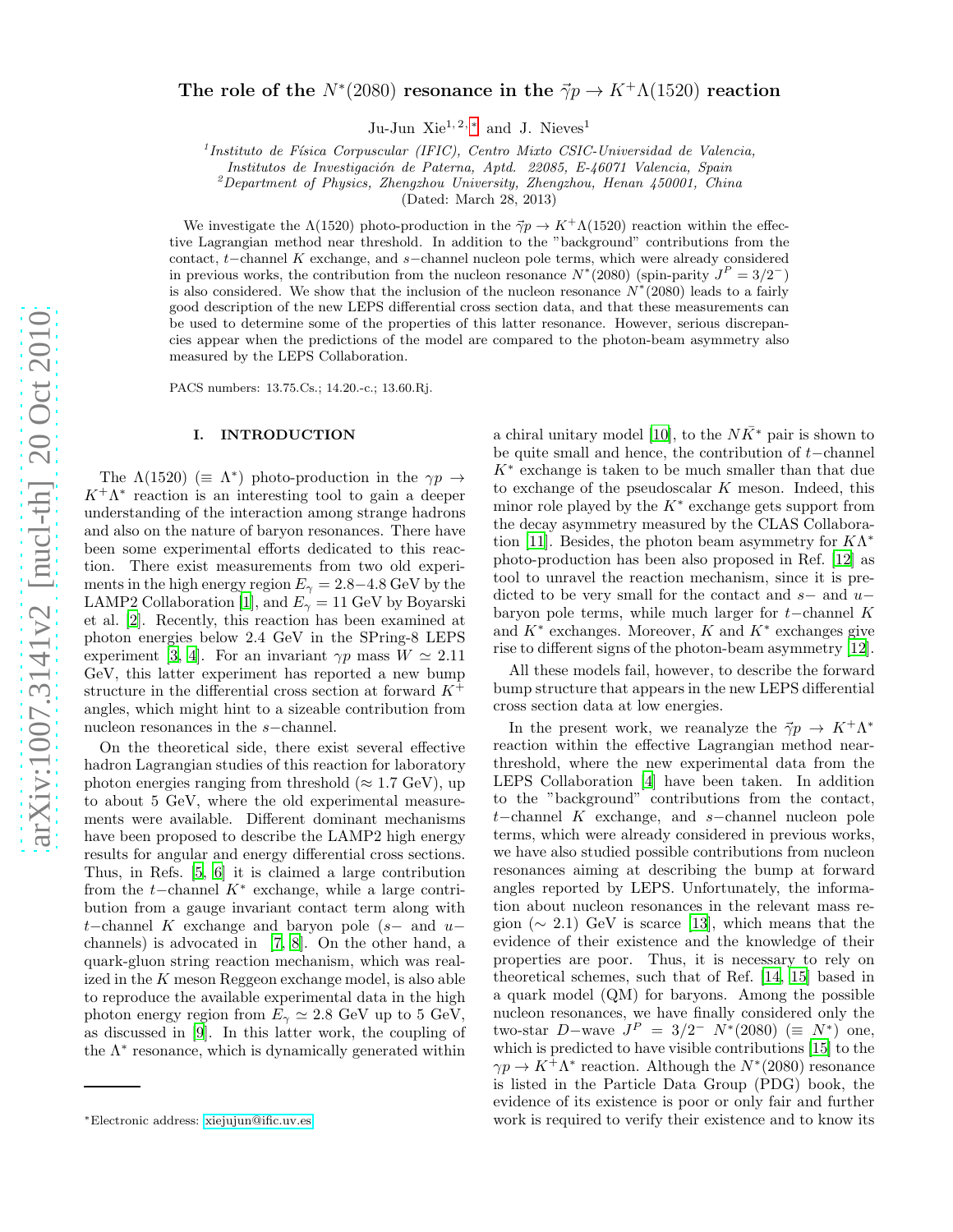properties, accordingly, its total decay width and branching ratios are not experimentally known, either. In this respect, we show in this work how the LEPS measurements could be used to determine some of the properties of this resonance.

To end this introduction, we would like to mention that in Refs. [\[8,](#page-7-7) [16](#page-7-15)], the role played by the  $N^*(2080)$ resonance in the  $\vec{\gamma}p \rightarrow K^+\Lambda^*$  reaction has been also studied. In these works, in sharp contrast with our findings, it is pointed out that the  $N^*(2080)$  resonance has a negligible contribution and therefore its contribution is not expected to explain the bump structure at forward angles reported by LEPS. This is greatly due to the small  $N^*(2080)\Lambda^*K^+$  coupling and large width of the resonance used in Refs. [\[8,](#page-7-7) [16\]](#page-7-15), and we will comment on this below.

The paper is organized as follows. In Sect. [II,](#page-1-0) we shall discuss the formalism and the main ingredients of the model, while our results and conclusions are presented in Sects. [III](#page-2-0) and [IV.](#page-6-0)

#### <span id="page-1-0"></span>II. FORMALISM AND INGREDIENTS

The basic tree level Feynman diagrams for the  $\vec{\gamma}p \rightarrow$  $K^+\Lambda^*$  reaction are depicted in the Fig. [1.](#page-1-1) These include the t−channel K exchange, s−channel nucleon and nucleon resonance, and contact terms. To compute the contributions of these terms, we use the interaction Lagrangian densities of Refs. [\[8,](#page-7-7) [9\]](#page-7-8),

<span id="page-1-3"></span>
$$
\mathcal{L}_{\gamma KK} = -ie(K^- \partial^{\mu} K^+ - K^+ \partial^{\mu} K^-) A_{\mu}, \tag{1}
$$

$$
\mathcal{L}_{Kp\Lambda^*} = \frac{g_{KN\Lambda^*}}{m_K} \bar{\Lambda}^{*\mu} (\partial_\mu K^-) \gamma_5 p + \text{h.c.}, \tag{2}
$$

$$
\mathcal{L}_{\gamma pp} = -e\bar{p} \left( A - \frac{\kappa_p}{2M_N} \sigma_{\mu\nu} (\partial^{\nu} A^{\mu}) \right) p + \text{h.c.}, (3)
$$

$$
\mathcal{L}_{\gamma K p \Lambda^*} = -ie \frac{g_{K N \Lambda^*}}{m_K} \bar{\Lambda}^{*\mu} A_\mu K^- \gamma_5 p + \text{h.c.}, \tag{4}
$$

$$
\mathcal{L}_{\gamma NN^*} = \frac{ie f_1}{2m_N} \bar{N}^*_{\mu} \gamma_{\nu} F^{\mu \nu} N -
$$

$$
\frac{e f_2}{(2m_N)^2} \bar{N}^*_{\mu} F^{\mu \nu} \partial_{\nu} N + \text{h.c.}, \tag{5}
$$

$$
\mathcal{L}_{K\Lambda^*N^*} = \frac{g_1}{m_K} \bar{\Lambda}^*_{\mu} \gamma_5 \gamma_\alpha (\partial^\alpha K) N^{*\mu} +
$$
  

$$
\frac{i g_2}{m_K^2} \bar{\Lambda}^*_{\mu} \gamma_5 (\partial^\mu \partial_\nu K) N^{*\nu} + \text{h.c.},
$$
 (6)

where  $e = \sqrt{4\pi\alpha} > 0$  ( $\alpha = 1/137.036$  is the fine-structure constant),  $\kappa_p = 1.79$ ,  $A_\mu$  and  $F_{\mu\nu} = \partial_\mu A_\nu - \partial_\nu A_\mu$  are the proton charge and magnetic moment, and the photon field and electromagnetic field tensor, respectively. We use the Rarita-Schwinger formalism [\[17](#page-7-16), [18](#page-7-17)] to describe the spin  $J = 3/2 \Lambda^*$  and  $N^*$  resonances, while the  $N^*(2080)$  electromagnetic  $f_{1,2}$  and hadronic  $g_{1,2}$  couplings will be discussed below.

With the effective interaction Lagrangian densities given above, we can easily construct the invariant scat2



<span id="page-1-1"></span>FIG. 1: Model for the  $\gamma p \to \Lambda^* K^+$  reaction. It consists of t−channel K exchange, s−channel nucleon and nucleon resonance, and contact terms. In the first diagram, we also show the definition of the kinematical  $(k_1, k_2, p_1, p_2)$  and polarization variables  $(\lambda, s_p, s_{\Lambda^*})$  that we used in the present calculation. In addition, we use  $q = k_1 - p_1$ 

.

tering amplitudes,

$$
-iT_i = \bar{u}_{\mu}(p_2, s_{\Lambda^*})A_i^{\mu\nu}u(k_2, s_p)\epsilon_{\nu}(k_1, \lambda) \tag{7}
$$

where  $u_{\mu}$  and u are dimensionless Rarita-Schwinger and Dirac spinors, respectively, while  $\epsilon_{\nu}(k_1, \lambda)$  is the photon polarization vector. The reduced  $A_i^{\mu\nu}$  amplitudes read.

<span id="page-1-2"></span>
$$
A_t^{\mu\nu} = -e \frac{g_{KN\Lambda^*}}{m_K} \frac{1}{q^2 - m_K^2} q^\mu (q^\nu - p_1^\nu) \gamma_5 f_c, \tag{8}
$$

$$
A_s^{\mu\nu} = -e \frac{g_{KN\Lambda^*}}{m_K} \frac{1}{s - M_N^2} p_1^{\mu} \gamma_5 \{ k_1 \gamma^{\nu} f_s + (k_2 + M_N) \gamma^{\nu} f_c
$$

$$
+(\n\kappa_1 + \n\kappa_2 + M_N)\mathrm{i}\frac{\kappa_p}{2M_N}\sigma_{\nu\rho}k_1^{\rho}f_s\n\},\tag{9}
$$

$$
A_c^{\mu\nu} = e \frac{g_{KN\Lambda^*}}{m_K} g^{\mu\nu} \gamma_5 f_c, \qquad (10)
$$

$$
A_{R}^{\mu\nu} = \gamma_{5} \left( \frac{g_{1}}{m_{K}} \not{p}_{1} g^{\mu\rho} - \frac{g_{2}}{m_{K}^{2}} p_{1}^{\mu} p_{1}^{\rho} \right) \frac{\not{k}_{1} + \not{k}_{2} + M_{N^{*}}}{s - M_{N^{*}}^{2} + i M_{N^{*}} \Gamma_{N^{*}}}
$$
\n
$$
P_{\rho\sigma} \left( \frac{e f_{1}}{2m_{N}} (k_{1}^{\sigma} \gamma^{\nu} - g^{\sigma\nu} k_{1}) + \frac{e f_{2}}{(2m_{N})^{2}} \right)
$$
\n
$$
(k_{1}^{\sigma} k_{2}^{\nu} - g^{\sigma\nu} k_{1} \cdot k_{2}) \bigg) f_{R}, \qquad (11)
$$

The sub-indices  $t, s, c$  and R stand for the t–channel kaon exchange, s−channel nucleon pole, contact, and resonance  $N^*$  pole terms<sup>1</sup>, and

$$
P_{\rho\sigma} = -g_{\rho\sigma} + \frac{1}{3}\gamma_{\rho}\gamma_{\sigma} + \frac{2}{3M_{N^*}^2}(k_1 + k_2)_{\rho}(k_1 + k_2)_{\sigma}
$$

$$
+ \frac{1}{3M_{N^*}}(\gamma_{\rho}(k_1 + k_2)_{\sigma} - \gamma_{\sigma}(k_1 + k_2)_{\rho}). \tag{12}
$$

<sup>&</sup>lt;sup>1</sup> We do not consider in this work the t–channel  $K^*$  exchange and the u-channel hyperon pole terms, since we expect these contributions to be small, as it was discussed in Ref. [\[9\]](#page-7-8).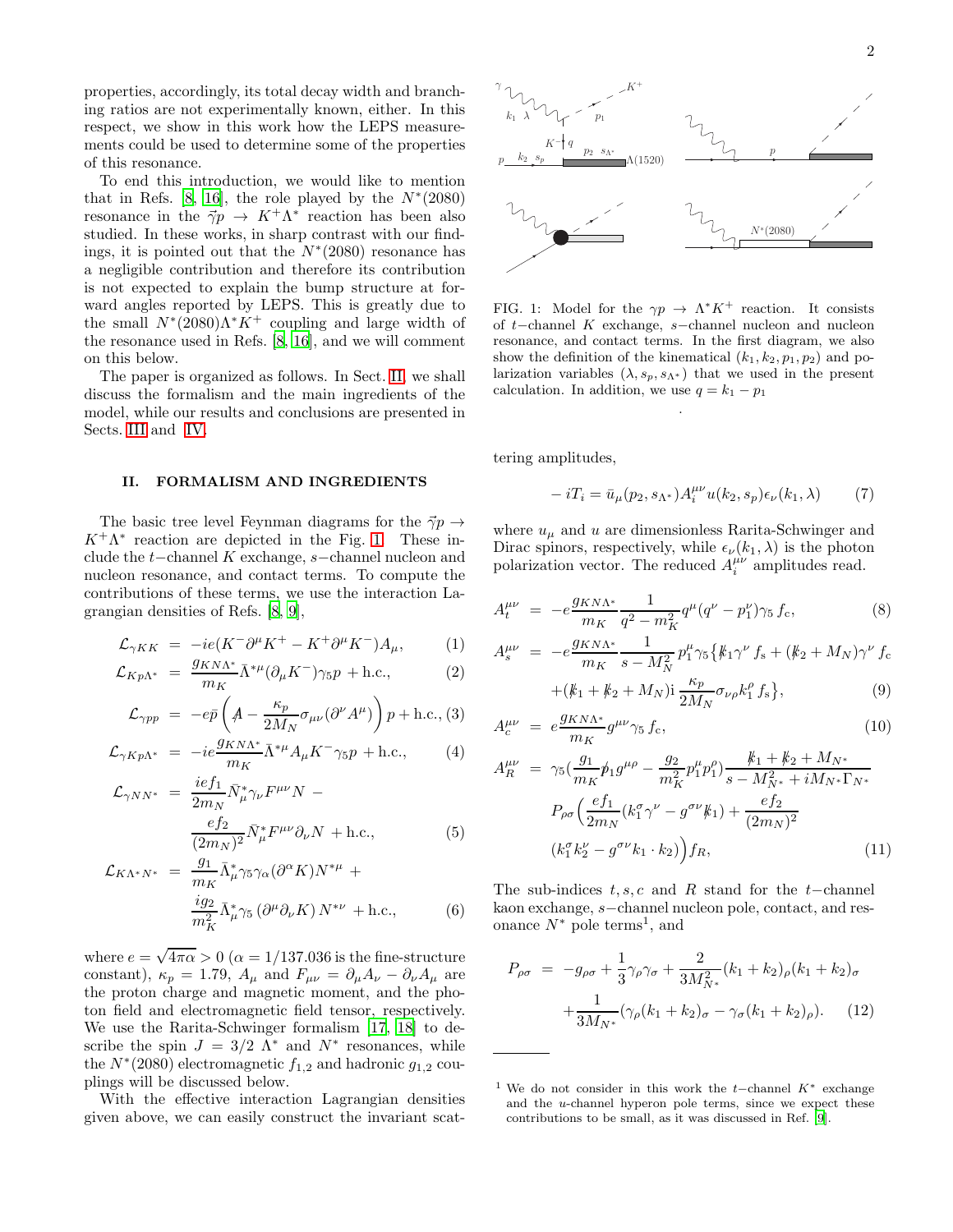Note, that there exist some ambiguities when dealing with the propagation and couplings of spin 3/2 off-shell particles [\[19](#page-7-18)[–21\]](#page-7-19). In this exploratory work, we ignore this problem, since we are using a tree level approach and possible effects might be partially effectively encoded into the phenomenological  $N^*$  hadron couplings, which will be fitted to data. This interesting issue deserves future detailed research. Besides,  $M_{N^*}$  and  $\Gamma_{N^*}$  are the mass and the total decay width of the  $N^*$  resonance. We have examined here two different scenarious. In the first one, we set  $M_{N^*} = 2.08$  GeV, as quoted in the PDG [\[13\]](#page-7-12). On the other hand, since  $\Gamma_{N^*}$  has a large experimental un-certainty [\[13\]](#page-7-12), in this first scenarious, we use  $\Gamma_{N^*} = 300$ MeV for the numerical calculations. These values have been also used in Ref. [\[22\]](#page-7-20), where the contributions of the  $N^*$  resonance in the  $\gamma p \to K\Sigma(1385)$  reaction were examined, and found to give important contributions to this reaction. In the second scenarious, we have fitted both, the mass and the total width of the  $N^*$  resonance to the LEPS differential cross section data.

Up to this point, the  $T$ -matrix is gauge invariant. However, we ought to introduce the compositeness of the hadrons. This is usually achieved by including formfactors in the amplitudes in such manner that gauge invariance is preserved<sup>2</sup>. There is no an unique theoretical way to introduce the form-factors, this was discussed at length in the late nineties [\[23](#page-7-21)[–26](#page-7-22)]. We adopt here the scheme used in the previous works [\[5](#page-7-4), [7](#page-7-6), [8](#page-7-7)], where the prescription of Ref. [\[24](#page-7-23)] was used. We take the following parameterization for the four-dimensional form-factors

$$
f_i = \frac{\Lambda_i^4}{\Lambda_i^4 + (q_i^2 - M_i^2)^2}, \quad i = s, t, R
$$
 (13)

$$
f_{\rm c} = f_{\rm s} + f_{\rm t} - f_{\rm s} f_{\rm t}, \quad \text{and} \begin{cases} q_{\rm s}^2 = q_{\rm R}^2 = s, \, q_{\rm t}^2 = q^2, \\ M_{\rm s} = M_N, \\ M_{\rm R} = M_{N^*}, \\ M_{\rm t} = m_K. \end{cases} \tag{14}
$$

We will consider different cut-off values for the background and resonant terms, i.e.  $\Lambda_s = \Lambda_t \neq \Lambda_R$ .

In the expressions of the different contributions to the T amplitude, given in Eqs.  $(8)-(11)$  $(8)-(11)$ , we have already included the form-factors. The form of  $f_c$  is chosen such that the on-shell values of the coupling constants are reproduced. For the sake of simplicity, we neglect the terms affected by the  $f_s$  form-factor<sup>3</sup>, since they are greatly suppressed by it [\[7,](#page-7-6) [8\]](#page-7-7).

We take  $g_{KN\Lambda^*}$  = 10.5, as determined from the  $\Lambda^* \to pK^-$  decay width (we use for the full decay width  $\Gamma_{\Lambda^*} = 15.6$  MeV and a value of 0.45 for the  $\Lambda^* \to \bar{K}N$ branching ratio [\[13\]](#page-7-12)), while the  $N^*N\gamma$  coupling constants

 $f_1$  and  $f_2$  could be fixed, in principle, from the  $N^*$  helicity amplitudes  $A_{1/2}$  and  $A_{3/2}$  [\[22\]](#page-7-20),

A

$$
A_{1/2}^{p^*} = \frac{e\sqrt{6}}{12} \sqrt{\frac{k_{\gamma}}{M_N M_{N^*}}} \left(f_1 + \frac{f_2}{4M_N^2} M_{N^*} (M_{N^*} + M_N)\right), \quad (15)
$$

$$
A_{3/2}^{p^*} = \frac{e\sqrt{2}}{4M_N} \sqrt{\frac{k_\gamma M_{N^*}}{M_N}} \left( f_1 + \frac{f_2}{4M_N} (M_{N^*} + M_N) \right), \tag{16}
$$

where  $k_{\gamma} = (M_{N^*}^2 - M_N^2)/(2M_{N^*})$ , and the the superscript  $p^*$  indicates the positive-charge  $D_{13}$  resonance. The values of  $f_1$  and  $f_2$  (in units of the proton charge e) deduced from the helicity amplitudes quoted in the PDG [\[13\]](#page-7-12) are listed in the Table [I.](#page-4-0) Finally, the strong couplings  $g_1, g_2$  and the cut-off parameters  $\Lambda_s = \Lambda_t$  and  $\Lambda_R$ , appearing in the form factors, are free parameters in the present calculation, and we will fit them to the  $\gamma p \to K^+ \Lambda(1520)$  differential cross section data below  $E_{\gamma} = 2.4$  GeV reported in Ref. [\[4](#page-7-3)].

### <span id="page-2-0"></span>III. NUMERICAL RESULTS AND DISCUSSION

The differential cross section, in the center of mass frame (C.M.), and for a polarized photon beam reads,

<span id="page-2-1"></span>
$$
\frac{d\sigma}{d\Omega}\Big|_{\text{C.M.}} = \frac{|\vec{k}_1^{\text{ C.M.}}||\vec{p}_1^{\text{ C.M.}}|}{4\pi^2} \frac{M_N M_{\Lambda^*}}{(s - M_N^2)^2} \left(\frac{1}{2} \sum_{s_p, s_\Lambda^*} |T|^2\right)
$$

$$
= \frac{1}{2\pi} \frac{d\sigma}{d(\cos \theta_{\text{C.M.}})} \left\{1 - \Sigma \cos 2(\phi_{\text{C.M.}} - \alpha)\right\} (17)
$$

where we have taken the photon momentum in the positive Z–axis direction,  $\theta_{\rm C.M.}$  and  $\phi_{\rm C.M.}$  are the polar and azimuthal outgoing  $K^+$  scattering angles,  $\vec{k}_1^{\text{C.M.}}$ and  $\vec{p}_1^{\text{C.M.}}$  are the photon and  $K^+$  meson c.m. threemomenta, and the photon polarization vector reads  $\epsilon^{\mu}$  =  $(0, \cos \alpha, \sin \alpha, 0)$  [see Fig. [2\]](#page-3-0). The asymmetry function<sup>4</sup>  $\Sigma$  depends on  $\theta_{\rm C.M.}$ , but it does not depend on the azimuthal angle  $\phi_{\text{C.M.}}$ .

We perform four  $(g_1,g_2, \Lambda_s = \Lambda_t$  and  $\Lambda_R$ ), six  $(g_1,g_2,$  $\Lambda_s = \Lambda_t, \Lambda_R, M_{N^*}$  and  $\Gamma_{N^*}$ ) and eight parameter  $(ef_1,$  $e f_2, g_1, g_2, \Lambda_s = \Lambda_t, \Lambda_R, M_{N^*}$  and  $\Gamma_{N^*}$ )  $\chi^2$ -fits to the LEPS  $d\sigma/d(\cos\theta_{\rm C.M.})$  data at forward angles displayed in the left panels of Fig. 2 of Ref. [\[4](#page-7-3)]. There is a total

<sup>2</sup> For the sake of brevity and to avoid repeating similar equations in Eqs. [\(8\)](#page-1-2)-[\(11\)](#page-1-2) we have already included form-factors  $(f_s, f_c, f_R)$ . Details are given in what follows.

<sup>3</sup> Those terms are gauge-invariant by themselves.

<sup>4</sup> Our definition of this function is consistent with that used in previous theoretical [\[8,](#page-7-7) [12\]](#page-7-11) and experimental [\[3](#page-7-2), [4](#page-7-3)] papers. Thus, for instance and to make contact with the definitions used in Ref. [\[12](#page-7-11)], we would have there  $\phi = 0$ , since in this reference the reaction plane is chosen to be the XZ one, while the parallel and perpendicular directions of the photon polarization vector would correspond to  $\alpha = 0$  and  $\alpha = \pi/2$ , respectively.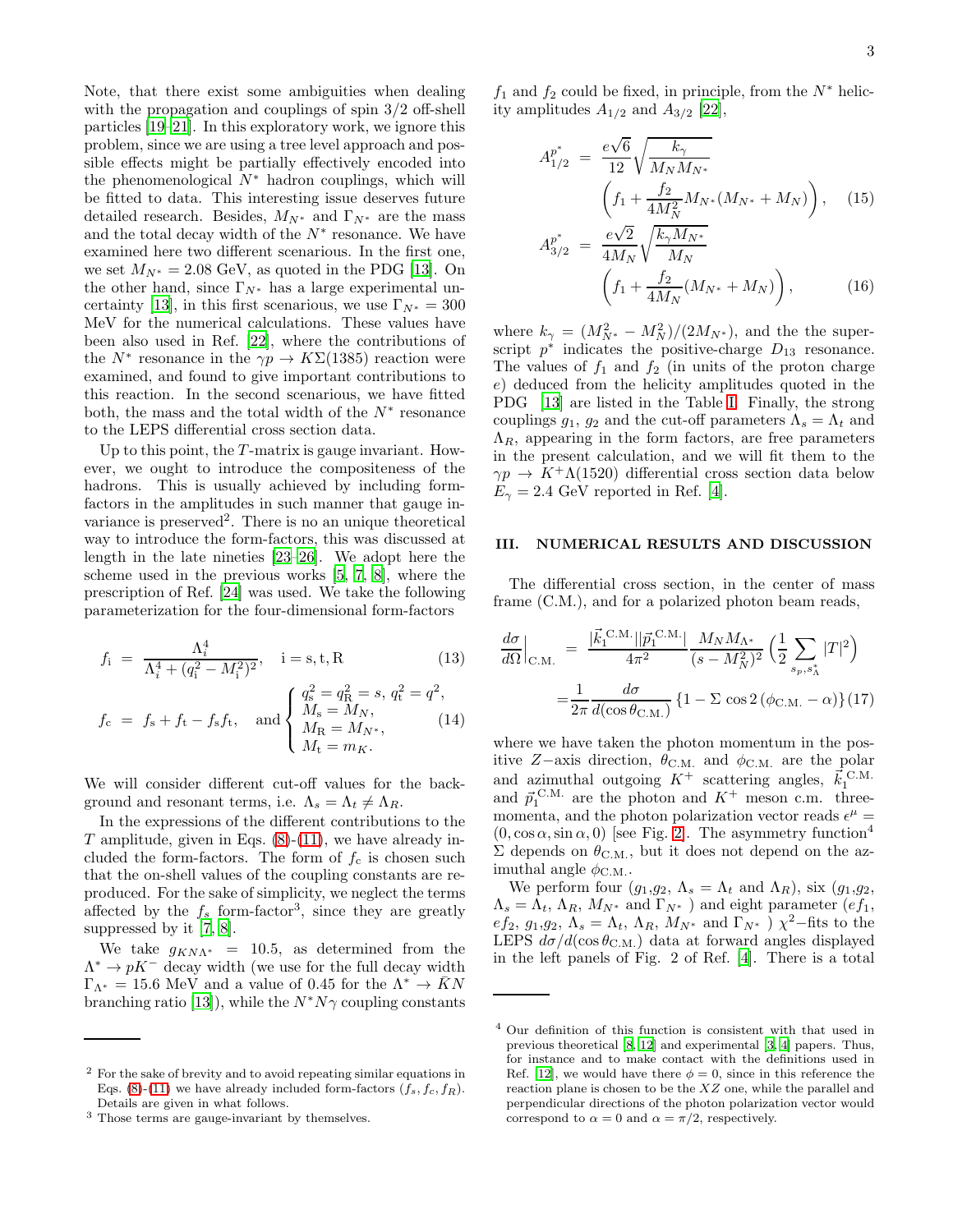

<span id="page-3-0"></span>FIG. 2: (Color online) Definition of the different angles used through this work. .

of 59 data points. These data correspond to forward  $K^+$ angles and are given for four intervals of  $\cos \theta_{\rm C.M.}$  ranging from 1 down to 0.6. To compute the cross sections in each interval we always use the corresponding mean value of  $\cos\theta_{\rm C.M.}.$ 

The fitted parameters are compiled in Table [I.](#page-4-0) For the first two fits (A and B), in which the couplings  $ef_1$  and  $ef_2$  are fixed from the  $N^*$  helicity amplitudes  $A_{1/2}$  and  $A_{3/2}$ , we quote two sets of errors for the fitted parameters. The first set of errors is purely statistical and it is determined from the the inverse of the  $\chi^2$ –Hessian matrix at the minimum, while the second set accounts for some systematics of the present approach and it takes into account the errors of  $f_1$  and  $f_2$  induced by the PDG helicity amplitude uncertainties. We use a Monte Carlo

(MC) simulation to estimate these latter errors. We generate pairs of couplings  $(f_1, f_2)$  from a two-dimensional uncorrelated Gaussian distribution with the mean values and standard deviations quoted in Table [I.](#page-4-0) For each  $(f_1, f_2)$  pair, we perform a  $\chi^2$ –fit and thus a four dimensional distribution of fitted parameters  $(g_1,g_2, \Lambda_s = \Lambda_t)$ and  $\Lambda_R$ ) is generated. The second set of errors, given in the Table [I,](#page-4-0) accounts for the corresponding 68% confidence level (CL) interval deduced from that distribution. Because its completely different origin, one can add in quadratures the two sets of errors quoted in the Table [I](#page-4-0) for fits A and B. In the case of the fit C (eight parameters), we just give statistical errors as determined from the the inverse of the  $\chi^2$ -Hessian matrix at the minimum.

We find all fits displayed in the Table [I](#page-4-0) show reasonable small  $\chi^2/dof$ . We have also performed a best fit including only non-resonant background contributions. It only has one free parameter  $\Lambda_s = \Lambda_t$ , which turns out to be  $592 \pm 1$  MeV, and an unacceptable  $\chi^2/dof \sim 24$ . Thus, the inclusion of the nucleon resonance  $N^*(2080)$  is crucial to achieve a fairly good description of the new LEPS differential cross section data.

With the strong coupling constants obtained from the  $\chi^2$ –fits, we have evaluated the  $N^*(2080)$  to  $\Lambda^* K$  partial decay width,

$$
\Gamma_{N^* \to \Lambda^* K} = \frac{|\vec{p}_1^{\text{ C.M.}}|M_{N^*}(E_{\Lambda^*} - M_{\Lambda^*})}{18\pi M_{\Lambda^*}^2} \left\{ |\vec{p}_1^{\text{ C.M.}}|^4 \frac{g_2^2}{m_K^4} + |\vec{p}_1^{\text{ C.M.}}|^2 (2E_{\Lambda^*} - M_{\Lambda^*}) \frac{(M_{N^*} + M_{\Lambda^*})}{M_{N^*}} \frac{g_1 g_2}{m_K^3} + \left(\frac{M_{N^*} + M_{\Lambda^*}}{M_{N^*}}\right)^2 (E_{\Lambda^*}^2 - E_{\Lambda^*} M_{\Lambda^*} + \frac{5}{2} M_{\Lambda^*}^2) \frac{g_1^2}{m_K^2} \right\}
$$
\n(18)

as deduced from the Lagrangian of Eq. [\(6\)](#page-1-3). In the above expression  $E_{\Lambda^*} = \sqrt{M_{\Lambda^*}^2 + |\vec{p}_1^{\text{C.M.}}|^2}$ . The numerical pre-dictions<sup>5</sup> for each fit are also given in the Table [I.](#page-4-0) Let us first pay attention to fit A results. Having in mind that in that case, we have assumed a total width of 300 MeV for the  $N^*(2080)$  resonance, we find that the  $\Lambda^* K$ decay mode of this resonance will be become the dominant one, if one attributes the observed bump structure at forward angles, reported in the SPring-8 LEPS experiment, to the effects produced by this resonance, as implicitly assumed in this work. This large coupling of the two-star  $D$ –wave  $J<sup>P</sup> = 3/2<sup>-</sup> N<sup>*</sup>(2080)$  resonance to

the  $\Lambda^* K^+$  channel will confirm/get support from the QM results of Simon Capstick, and W. Roberts in Ref. [\[15\]](#page-7-14), as mentioned above. We have taken advantage of the apparent important role played by the resonant contribution to explain the SPring-8 LEPS  $\vec{\gamma}p \rightarrow K^+\Lambda(1520)$ data, and we have used it to improve our knowledge on some  $N^*(2080)$  properties. First, keeping the electromagnetic  $ef_1$  and  $ef_2$  couplings fixed, we have taken the mass and width of the resonance as adjustable parameters. From our six-parameter fit B, we find  $2138 \pm 4$  MeV and  $168 \pm 10$  MeV for the resonance mass and width, respectively (we do not quote here the errors induced by the helicity amplitude uncertainties), and a significant

<sup>&</sup>lt;sup>5</sup> We take  $M_{\Lambda^*} = 1.5195$  GeV and  $m_K = 0.4937$  GeV.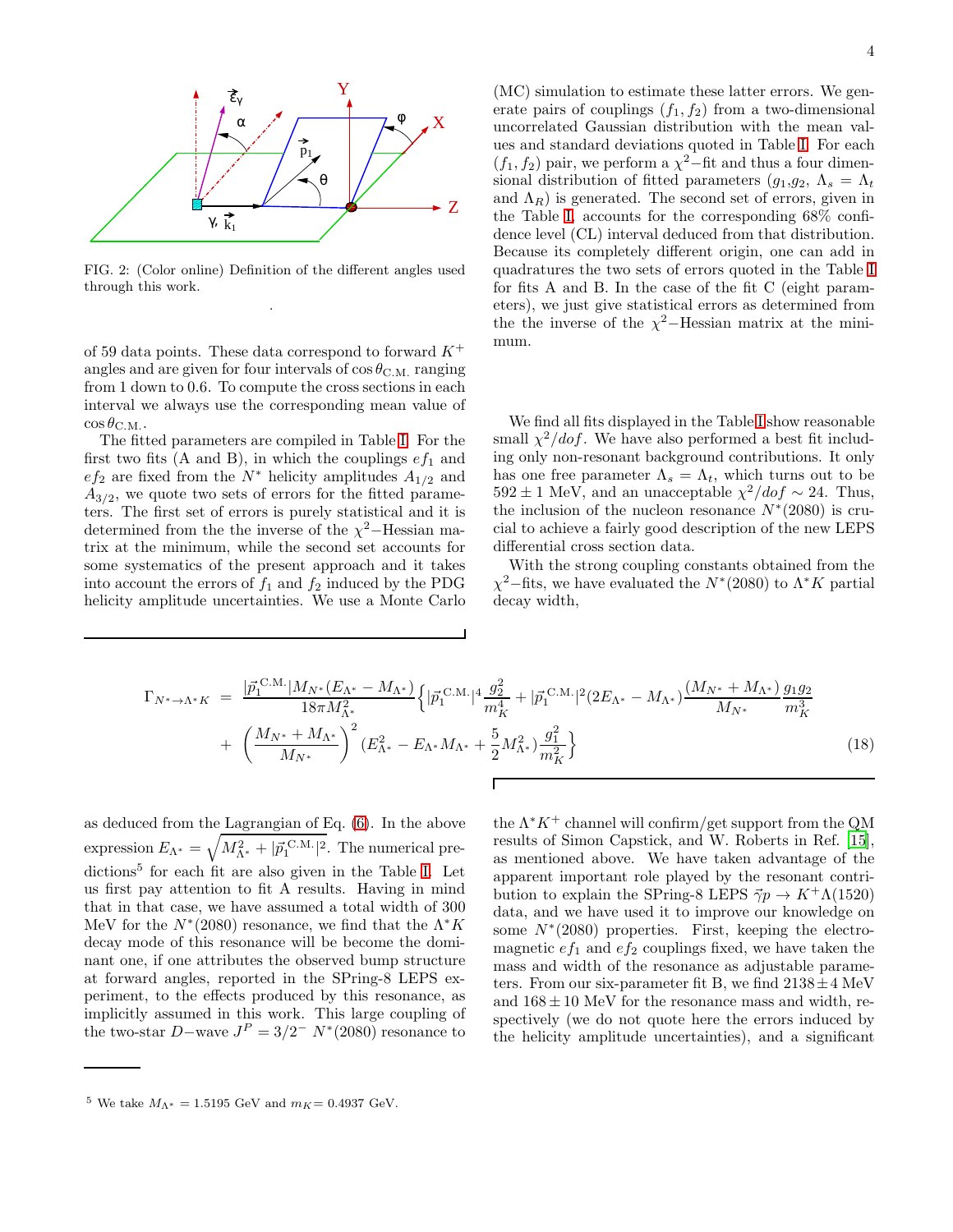<span id="page-4-0"></span>TABLE I: Values of some of the parameters used/determined in this work. First we give the input used in each of the three fits considered in this work: The electromagnetic couplings  $ef_1$  and  $ef_2$  deduced from the  $N^*$  helicity amplitudes reported in the PDG (the numerical values of the helicity amplitudes are also compiled here) and the mass and the total width of the  $N^*$ resonance. Next, we give results from different best fits to the  $\gamma p \to K^{\hat{+}} \Lambda^*$  differential cross section data at forward angles and below  $E_{\gamma} = 2.4$  GeV of Ref. [\[4\]](#page-7-3). Finally, we also give  $\Gamma_{N^* \to \Lambda^* K}$  predicted from the parameters of each  $\chi^2$ -fit, and in the case of the eight-parameter fit, we also show the predicted  $N^*$  helicity amplitudes.

| Input Parameters                                                        |                             |                                        |                     |
|-------------------------------------------------------------------------|-----------------------------|----------------------------------------|---------------------|
|                                                                         | Fit A                       | Fit B                                  | $\rm{Fit}$ $\rm{C}$ |
|                                                                         | $-0.020 \pm 0.008$          | $-0.020 \pm 0.008$                     |                     |
| $\frac{A^{p^*}_{1/2}[\rm{GeV}^{-1/2}]}{A^{p^*}_{3/2}[\rm{GeV}^{-1/2}]}$ | $0.017 \pm 0.011$           | $0.017 \pm 0.011$                      |                     |
| $ef_1$                                                                  | $0.18 \pm 0.07$             | $0.18 \pm 0.07$                        |                     |
| $ef_2$                                                                  | $-0.19 \pm 0.07$            | $-0.19\pm0.07$                         |                     |
| $M_{N^*}$ [MeV]                                                         | 2080                        |                                        |                     |
| $\Gamma_{N^*}$ [MeV]                                                    | 300                         |                                        |                     |
| <b>Fitted Parameters</b>                                                |                             |                                        |                     |
| $g_1$                                                                   | $5.0 \pm 0.2^{+2.8}_{-1.5}$ | $2.0 \pm 0.1_{-0.5}^{+1.4}$            | $1.4 \pm 0.3$       |
| 92                                                                      | $-9.7 \pm 2.0^{+6}_{-5}$    | $\overline{-3.3\pm 0.9^{+1.8}_{-3.4}}$ | $5.5\pm1.8$         |
| $\Lambda_s = \Lambda_t \text{[MeV]}$                                    | $613 \pm 2^{+5}_{-8}$       | $613 \pm 2^{+1}_{-5}$                  | $604 \pm 2$         |
| $\Lambda_R$ [MeV]                                                       | $990 \pm 50^{+30}_{-20}$    | $5.0\pm3.9$ $^a$                       | $909 \pm 55$        |
| $ef_1$                                                                  |                             |                                        | $0.177 \pm 0.023$   |
| $ef_2$                                                                  |                             |                                        | $-0.082 \pm 0.023$  |
| $M_{N^*}$ [MeV]                                                         |                             | $2138 \pm 4^{+1}_{-21}$                | $2115 \pm 8$        |
| $\Gamma_{N^*}[\rm MeV]$                                                 |                             | $168 \pm 10^{+19}_{-15}$               | $254\pm24$          |
| $\chi^2/dof$                                                            | 2.4                         | 1.4                                    | 1.2                 |
| Predicted Parameters                                                    |                             |                                        |                     |
| $\frac{A^{p^*}_{1/2}[\rm{GeV}^{-1/2}]}{A^{p^*}_{3/2}[\rm{GeV}^{-1/2}]}$ |                             |                                        | $0.0036 \pm 0.0086$ |
|                                                                         |                             |                                        | $0.058\pm0.021$     |
| $\Gamma_{N^*\to\Lambda^*K}$ [MeV]                                       | $110 \pm 10^{+160}_{-50}$   | $43 \pm 5^{+61}_{-20}$                 | $19 \pm 7$          |
| $\frac{\Gamma_{N^* \to \Lambda^* K}}{\Gamma_{N^*}} [\%]$                | $36 \pm 3^{+53}_{-18}$      | $26 \pm 3^{+36}_{-12}$                 | $7.5\pm2.8$         |

a In GeV.

improvement<sup>6</sup> of the  $\chi^2/dof$ , which is now of the order of 1.4. The major evidences quoted in the PDG for the N<sup>∗</sup> (2080) resonance come from analyses performed thirty years ago [\[27,](#page-7-24) [28](#page-8-0)], and that certainly are not inconsistent with values for the mass and width in the range of 2140 MeV and 170 MeV, respectively. We have also explored the possibility of determining the the electromagnetic  $ef_1$ and  $ef_2$  couplings of this resonance, and hence we have carried out an eight–parameter fit (C), where these two couplings are also adjusted to data. The  $\chi^2/dof$  slightly lowers down to 1.2, being  $ef_1$  and  $ef_2$  nearly compatible, within errors, with those deduced form the helicity amplitudes. Note, that these latter ones were also re-

 $\Gamma_N*$ 

ported almost 30 years ago [\[29\]](#page-8-1), and they might be also subject of large uncertainties. Besides, in this fit, the  $q_1$ coupling turns out to be significantly smaller than that obtained in the first fit, what leads to a much smaller  $\Gamma_{N^*\to\Lambda^*K}/\Gamma_{N^*}$  branching fraction, probably more reasonable than that deduced from the four parameter fit A. We conclude, that this latter fits leads to an overall good description of data and that it can be used to constrain some of the properties of the  $N^*(2080)$  resonance. Indeed, this can be seen in Fig. [3,](#page-5-0) where differential cross sections, deduced from the results of the eight–parameter fit C, are shown and compared to data . In this figure, dashed and dotted lines show the contributions from the background and  $N^*$  resonance terms, respectively, while the solid line displays the full result. For this latter curve we also show the 68% CL band obtained from the statistical uncertainties of the fitted parameters. We see that the bump structure in the differential cross section at forward  $K^+$  angles is fairly well described  $(\chi^2/dof \sim 1.2)$ thanks to a significant contribution from the  $N^*$ .

 $6$  Note that for fit B, we find an unrealistic central value of  $5 \text{ GeV}$ for the cutoff  $\Lambda_R$ , with a large error ( $\sim$  4 GeV), which indicates that the  $\chi^2$  is rather insensitive to this parameter. Indeed, we get equivalent fits  $(\chi^2/dof = 1.4 - 1.6)$  as long as  $\Lambda_R \ge 1$  GeV. The rest of parameters change within their respective errors to accommodate the minor modifications induced by the change in the resonance cut off parameter.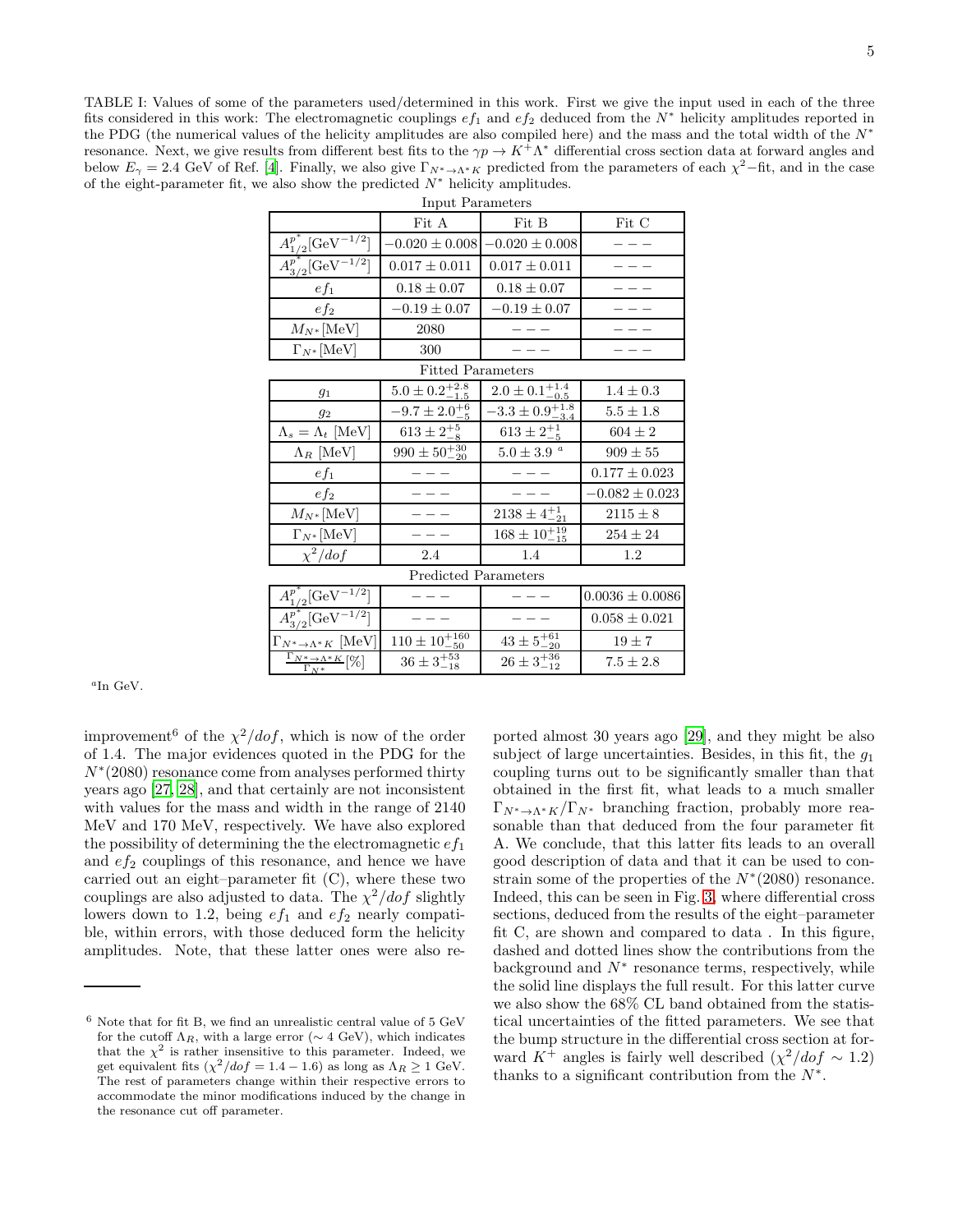

<span id="page-5-0"></span>FIG. 3:  $\gamma p \to K^+ \Lambda^*$  differential  $d\sigma/d(\cos\theta_{\rm C.M.})$  cross sections compared with the LEPS data [\[4](#page-7-3)]. Results have been obtained from the eight–parameter fit C (details can be found in Table [I\)](#page-4-0). Dashed and dotted lines show the contributions from the background and  $N^*$  resonance terms, respectively, while the solid line displays the full result. For this latter curve we also show the statistical 68% CL band.



<span id="page-5-1"></span>FIG. 4: (Color online)  $\gamma p \rightarrow$  $K^+\Lambda^*$ differential  $d\sigma/d(\cos\theta_{\rm C.M.})$  cross section compared with the LEPS data [\[3](#page-7-2)]. In both panels, we display our predicted (fit C) 68% CL bands for the two extreme values of the corresponding  $\theta_{\rm C.M.}$  interval. The blue horizontal line shaded region stand for the  $68\%$  CL band associated to  $120^0$ , in the upper panel and to  $180^0$  in the lower panel. In both panels, the red vertical line shaded region stand for the 68% CL band that corresponds to  $150^0$ .

Next, we pay attention to backward angles and in Fig. [4](#page-5-1) we depict differential cross sections for large kaon scattering angles and obtained with the fitted (eight) pa-rameters given in the Table [I,](#page-4-0) as a function of  $E_{\gamma}$  and the kaon scattering angle  $\theta_{\rm C.M.}$ . The experimental datapoints are taken from Ref. [\[3\]](#page-7-2), where events were accumulated for two angular intervals  $\theta_{\text{C.M.}} = (120 - 150)^0$ and  $\theta_{\text{C.M.}} = (150 - 180)^0$ , with the photon energy varying in the region  $1.9 \leq E_{\gamma} \leq 2.4$  GeV. In both panels, we have computed our predictions for the two extreme values of the corresponding  $\theta_{\rm C.M.}$  interval. The shaded regions accounts for the uncertainties inherited from those affecting the parameters compiled in Table [I.](#page-4-0) The 68% CL error bands have been obtained using a MC simulation and they turn out to be bigger than at forward angles because the backward differential cross section is largely dominated by the  $N^*(2080)$  pole contribution. The full polar angular dependence of the theoretical differential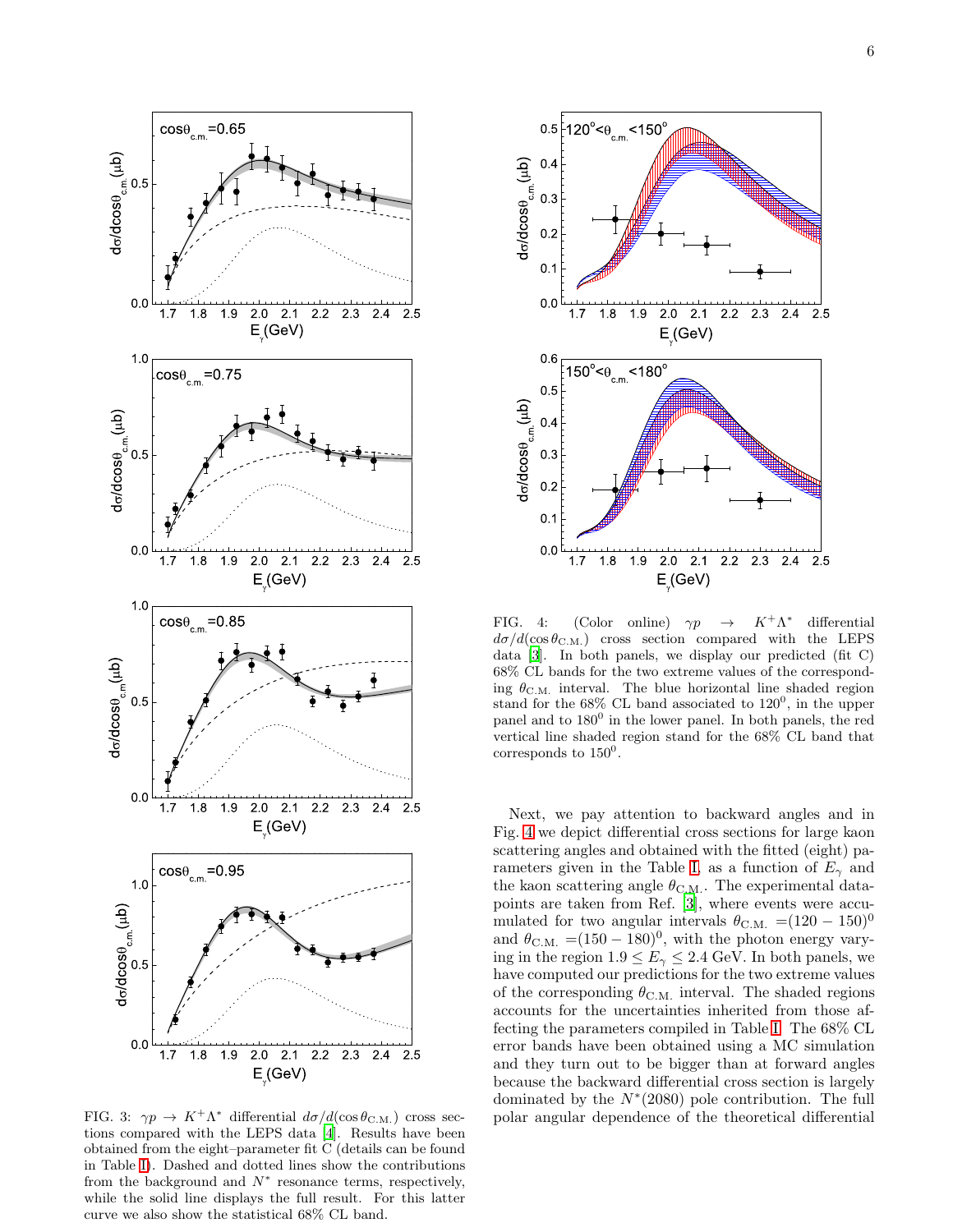cross section is compared with the data of Ref. [\[3](#page-7-2)] in Fig. [5.](#page-6-1) To increase the statistics, data have been integrated over the photon energy interval  $1.9 \leq E_{\gamma} \leq 2.4$ GeV. We have considered photons of 1.9 and 2.4 GeV of energy and computed the 68% CL error bands for each energy. Both in Fig. [4](#page-5-1) and [5,](#page-6-1) we see that our theoretical model leads to reasonable descriptions of the data.



<span id="page-6-1"></span>FIG. 5: (Color online)  $\gamma p \rightarrow$  $K^+\Lambda^*$ differential  $d\sigma/d(\cos\theta_{\rm C.M.})$  cross section compared with the LEPS data [\[3](#page-7-2)]. Shaded regions stand for our predicted (fit C) 68% CL bands for 1.9 (red horizontal lines) and 2.4 (blue vertical lines) GeV energy photons.

Finally, in Fig. [6,](#page-6-2) we compare our predictions (fit C) for the polar angle average photon-beam asymmetry  $\langle \Sigma \rangle$ as a function of  $E_{\gamma}$  with the recent SPring-8 LEPS data of Ref. [\[4\]](#page-7-3). We calculate  $\langle \Sigma \rangle$  as

$$
\langle \Sigma \rangle = \frac{\int_{0.6}^{1.0} \frac{d\sigma}{d(\cos \theta_{\text{C.M.}})} \Sigma(\cos \theta_{\text{C.M.}}, E_{\gamma}) d(\cos \theta_{\text{C.M.}})}{\int_{0.6}^{1.0} \frac{d\sigma}{d(\cos \theta_{\text{C.M.}})} d(\cos \theta_{\text{C.M.}})}, (19)
$$

where  $\Sigma(\cos \theta_{\rm C.M.}, E_{\gamma})$  is defined in Eq. [\(17\)](#page-2-1). In this figure, dashed and dotted lines show the polar angle average asymmetry from the background and  $\overline{N^*}$  resonance terms alone, respectively, while the solid line displays the full result. For this latter curve we also show the 68% CL grey band obtained from the statistical errors of the fitted parameters in Table [I.](#page-4-0) The description of our model of this observable is much poorer than in the rest of cases examined above, and we find here discrepancies of about two standard deviations with data when the theoretical uncertainties are also taken into account. One might think that the inclusion of a  $t$ −channel  $K^*$  exchange might improve the situation, since it leads to positive values for the asymmetry [\[12\]](#page-7-11). We have explored such a possibility<sup>7</sup> , but we have found tiny changes even for values of the

 $K^*\Lambda^*N$  coupling constant as large as 10, strongly disfavored by the theoretical findings of Ref. [\[9](#page-7-8)], and certainly the inclusion of this mechanism would not significantly improve the situation. We have also studied the effect of including a relative complex phase between the background and the  $N^*$  contributions. With values of this phase around  $130-140^0$  and re-adjusting the rest of the parameters, we find values of  $\langle \Sigma \rangle$ , though still negative, much smaller (in absolute values) and closer to zero than those displayed in Fig. [6.](#page-6-2) Moreover, the fair agreement with the  $d\sigma/d\cos\theta_{\rm C.M.}$  data exhibited in Fig. [3](#page-5-0) is not spoiled out, at all.



<span id="page-6-2"></span>FIG. 6: Polar angle  $(0.6 < \cos \theta_{\text{C.M.}} < 1.0)$  average photonbeam asymmetry  $\langle \Sigma \rangle$  as a function of  $E_{\gamma}$  for the  $\gamma p \to K^+ \Lambda^*$ reaction. Dashed and dotted lines show the average asymmetry from the background and  $N^*$  resonance terms alone, respectively, while the solid line displays the full result (eight– parameter fit C). For this latter curve we also show the 68% CL grey band obtained from the statistical errors of the fitted parameters in Table [I.](#page-4-0) Data have been taken from Ref [\[4](#page-7-3)].

We would like to point out that if the sign of our calculated asymmetry is changed, we would find a better description of data. However, in the best of our knowledge our definition of the asymmetry is consistent with that stated in Ref. [\[4\]](#page-7-3), and given in terms of the ratio  $(N_v - N_h)/(N_v + N_h)$ , where  $N_v$  and  $N_h$  are the  $\Lambda^*$ yields with vertically and horizontally polarized photons, respectively. Yet, we would like to mention that the authors of Ref. [\[16](#page-7-15)] also find negative values for photon beam asymmetry, as can be seen in Fig. 9a of that reference.

## <span id="page-6-0"></span>IV. SUMMARY AND CONCLUSIONS

We have studied the  $\vec{\gamma}p \to \Lambda^* K^+$  reaction at low energies within a effective Lagrangian approach. In particular, we have paid an special attention to a bump structure in the differential cross section at forward  $K^+$  angles

 $7$  We have used Eq.  $(15)$  of Ref. [\[9](#page-7-8)].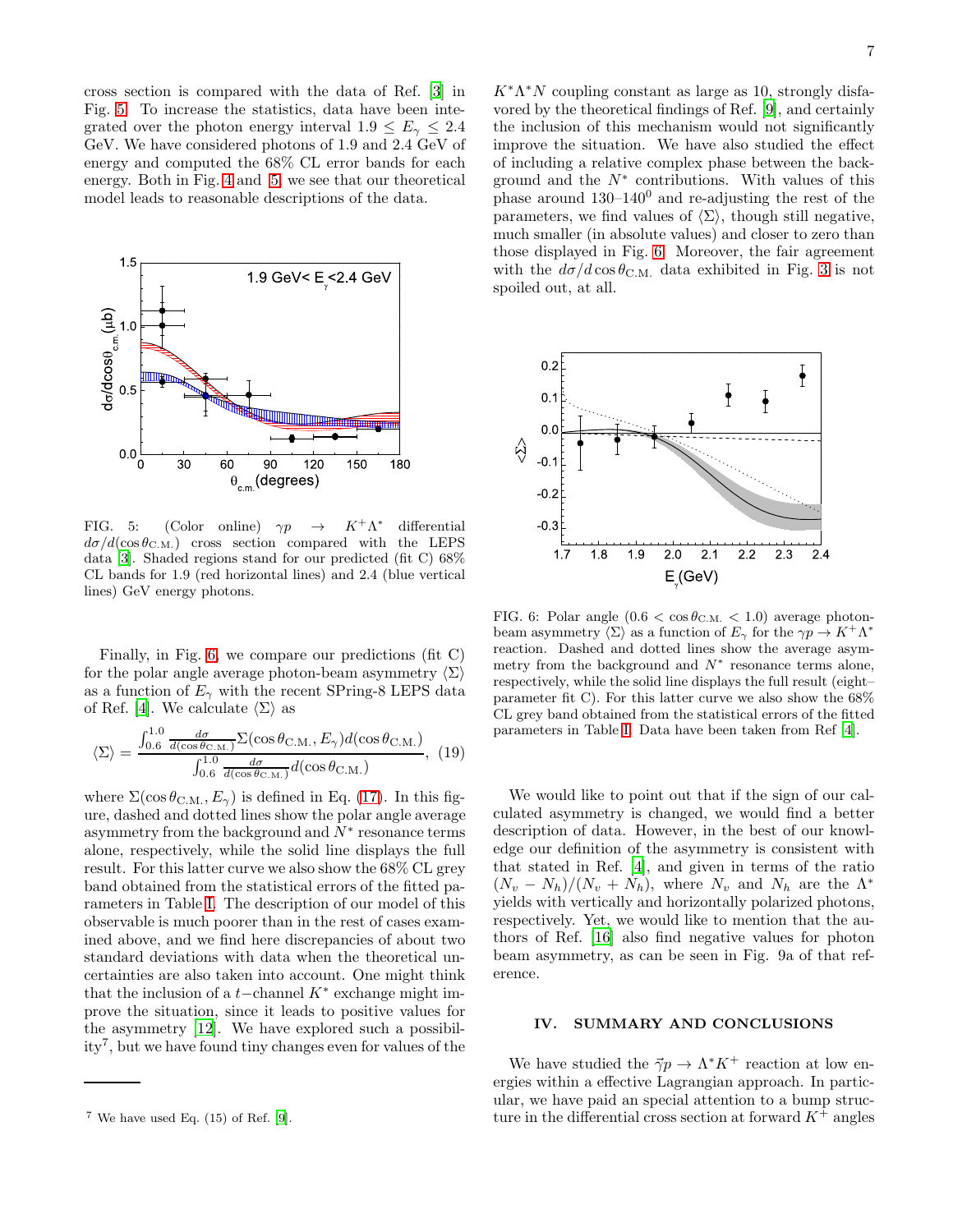reported in the recent SPring-8 LEPS experiment [\[4\]](#page-7-3). Starting from the background contributions studied in previous works, we have shown that this bump might be described thanks to the inclusion of the nucleon resonance  $N^*(2080)$  (spin-parity  $J^P = 3/2^-$ ). We have fitted its mass, width and hadronic  $\Lambda^* K^+$  and electromagnetic  $N^*N\gamma$  couplings to data. We have found that this resonance would have a large decay width into  $\Lambda^* K$ , which will be compatible with the findings of the OM approach of Ref. [\[15\]](#page-7-14). We have also calculated differential cross sections at backward angles and the polar angle average photon-beam asymmetry. In the first case, our results compare reasonably well with data, while for the case of the photon-beam asymmetry the agreement with the experimental measurements is much poorer, and we find discrepancies of about two standard deviations for photon energies above 2 GeV. The proposed scheme here, should be supplemented with some other reaction mechanisms which could improve the achieved description of the photon-beam asymmetry data.

Other explanations of the observed bump in the SPring-8 LEPS data are also possible. Indeed, in the very same experimental paper (Ref. [\[4](#page-7-3)]) where the data is published, it is suggested that this structure might be due to a  $J^P = \frac{3}{2}$ + nucleon resonance, with a mass of 2.11 GeV and a width of 140 MeV. However, a nucleon resonance with these features is not listed in the PDG book [\[13\]](#page-7-12). In Ref. [\[4\]](#page-7-3), it is also mentioned the possibility of a sizeable contribution from a higher  $(J^P = \frac{5}{2})$ − ) baryon state and/or the existence of a new reaction process, for instance, an interference with  $\phi$  photo-production [\[30,](#page-8-2) [31\]](#page-8-3).

However, we have shown here that the photo-

- <span id="page-7-0"></span>[1] D. P. Barber et al. (LAMP2 Collaboration), Z. Phys. C 7, 17 (1980).
- <span id="page-7-1"></span>[2] A. M. Boyarski et al., Phys. Lett. B 34, 547 (1971).
- <span id="page-7-2"></span>[3] N. Muramatsu et al. (LEPS Collaboration), Phys. Rev. Lett. **103**, 012001 (2009).
- <span id="page-7-3"></span>[4] H. Kohri et al. (LEPS Collaboration), Phys. Rev. Lett. 104, 172001 (2010).
- <span id="page-7-4"></span>[5] A. I. Titov, B. Kämpfer, S. Datá, and Y. Ohashi, Phys. Rev. C 72, 035206 (2005); ibid C 74, 055206 (2006).
- <span id="page-7-5"></span>[6] A. Sibirtsev, J. Haidenbauer, S. Krewald, U.-G. Meißner, and A. W. Thomas, Eur. Phys. J. A 31, 221 (2007).
- <span id="page-7-6"></span>[7] S. I. Nam, A. Hosaka, and H.-C. Kim, Phys. Lett. B 579, 43 (2004); Phys. Rev. D 71, 114012 (2005): Phys. Lett. B 633, 483 (2006); J. Korean Phys. Soc. 49, 1928 (2006).
- <span id="page-7-7"></span>[8] S. I. Nam, Phys. Rev. C **81**, 015201 (2010).
- <span id="page-7-8"></span>[9] H. Toki, C. García-Recio, and J. Nieves, Phys. Rev. D 77, 034001 (2008).
- <span id="page-7-9"></span>[10] C. García-Recio, J. Nieves and L. L. Salcedo, Phys. Rev. D 74 034025 (2006).
- <span id="page-7-10"></span>[11] S. P. Barrow et al. (CLAS Collaboration), Phys. Rev. C 64 044601 (2001).
- <span id="page-7-11"></span>[12] S. I. Nam, K. S. Choi, A. Hosaka and H. C. Kim, Phys. Rev. D 75, 014027 (2007).
- <span id="page-7-12"></span>[13] C. Amsler *et al.* Phys. Lett. B **667**, 1 (2008).
- <span id="page-7-13"></span>[14] S. Capstick, Phys. Rev. D **46**, 2864 (1992).
- <span id="page-7-14"></span>[15] S. Capstick, and W. Roberts, Phys. Rev. D 58, 074011 (1998).
- <span id="page-7-15"></span>[16] S. I. Nam and C. W. Kao, Phys. Rev. C 81, 055206  $(2010).$
- <span id="page-7-16"></span>[17] W. Rarita and J. Schwinger, Phys. Rev. **60**, 61 (1941).
- <span id="page-7-17"></span>[18] L. M. Nath, B. Etemadi, and J. D. Kimel, Phys. Rev. D 3, 2153 (1971).
- <span id="page-7-18"></span>[19] T. Mizutani, C. Fayard, G. H. Lamot and B. Saghai, Phys. Rev. C 58, 75 (1998).
- [20] V. Pascalutsa and R. Timmermans, Phys. Rev. C 60, 042201 (1999).
- <span id="page-7-19"></span>[21] V. Pascalutsa, Phys. Lett. B **503**, 85 (2001).
- <span id="page-7-20"></span>[22] Yongseok Oh, Che Ming Ko, and K. Nakayama, Phys. Rev. C 77, 045204 (2008).
- <span id="page-7-21"></span>[23] K. Ohta, Phys. Rev. C 40 (1989) 1335.
- <span id="page-7-23"></span>[24] H. Haberzettl, C. Bennhold, T. Mart, T. Feuster, Phys. Rev. C 58, R40 (1998).
- [25] R. M. Davidson and R. Workman, Phys. Rev. C 63, 025210 (2001).
- <span id="page-7-22"></span>[26] S. Janssen, J. Ryckebusch, D. Debruyne and T. Van Cauteren, Phys. Rev. C 65, 015201 (2002).
- <span id="page-7-24"></span>[27] G. Hohler, F. Kaiser, R. Koch and E. Pietarinen, "Handbook Of Pion Nucleon Scattering",

production of the  $N^*(2080)$  resonance off the proton and its subsequent decay into  $\Lambda^* K^+$  might also provide a simple explanation of the bump structure observed in the experimental data. This contradicts the findings of Refs. [\[8](#page-7-7), [16\]](#page-7-15), where unnecessarily small  $N^*(2080)\Lambda^*K^+$ couplings and probably a too large width for this resonance were used.

Finally, we would like to stress that thanks to the important role played by the resonant contribution in the  $\vec{\gamma}p \rightarrow K^+\Lambda(1520)$  reaction, accurate data for this reaction can be used to improve our knowledge on some N<sup>∗</sup> (2080) properties, which are at present poorly known. This work constitutes a first step in this direction.

#### Acknowledgments

We warmly thank M.J. Vicente–Vacas and J. Martin Camalich for useful discussions. This work is partly supported by DGI and FEDER funds, under contract FIS2008-01143/FIS, the Spanish Ingenio-Consolider 2010 Program CPAN (CSD2007-00042), and Generalitat Valenciana under contract PROMETEO/2009/0090. We acknowledge the support of the European Community-Research Infrastructure Integrating Activity "Study of Strongly Interacting Matter" (acronym HadronPhysics2, Grant Agreement n. 227431) under the Seventh Framework Programme of EU. Work supported in part by DFG (SFB/TR 16, "Subnuclear Structure of Matter"). Ju-Jun Xie acknowledges Ministerio de Educación Grant SAB2009-0116.